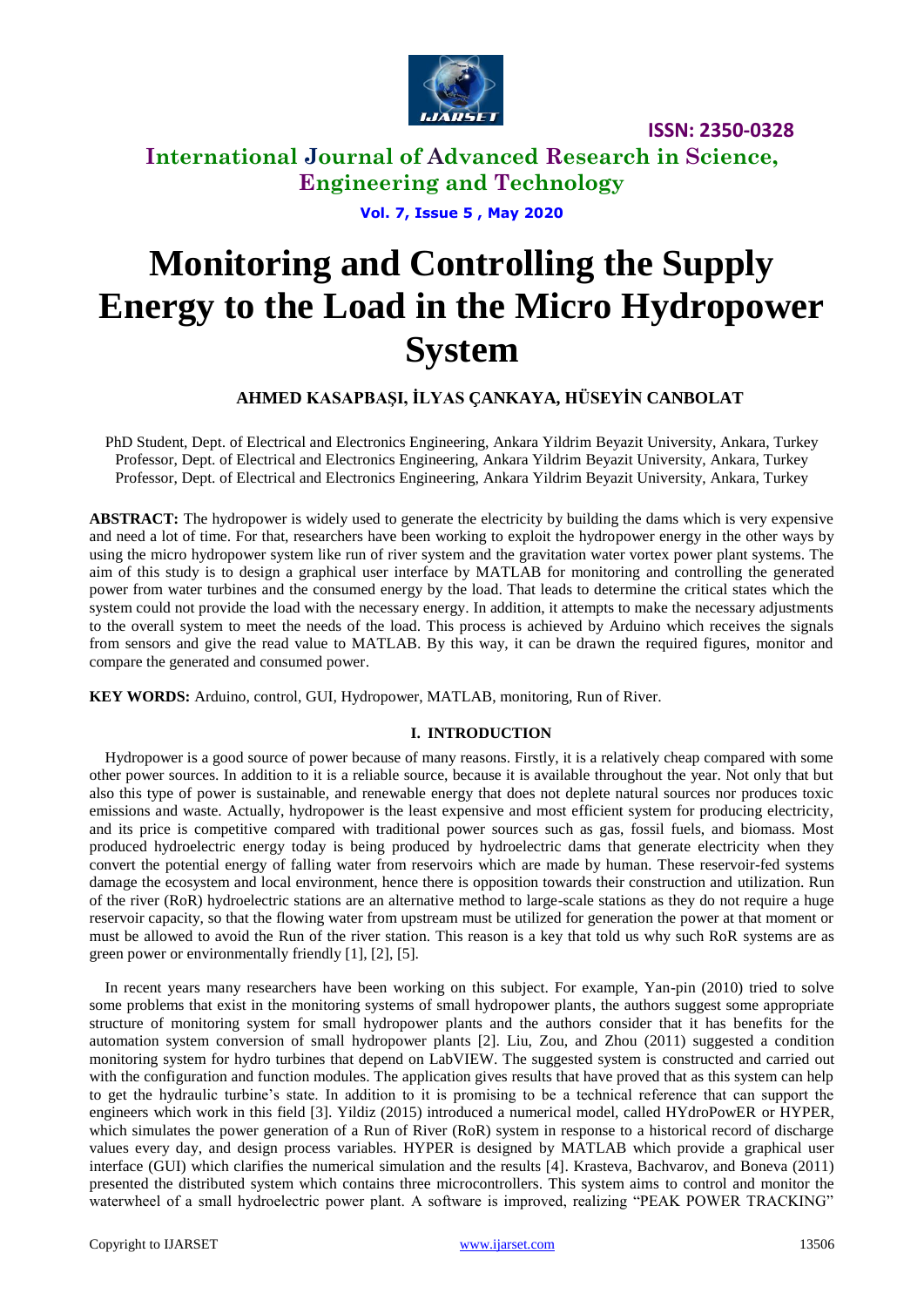

## **International Journal of Advanced Research in Science, Engineering and Technology**

## **Vol. 7, Issue 5 , May 2020**

method for automatic control. Each 10 seconds, the measured data are sent as reports to the centre computer (centre station) by GPRS/ Internet. The utilized communication protocols are ZigBee; GPRS; TCP/IP; SMS; USB [5]. Malik, at all (2018) studied the wind turbine which had been implemented in the ducting system. The aim is analysing the power generation and the system quality. They develop power monitoring system for monitoring the performance of the system by depending on three parameters setting that are current, temperature and air velocity. The importance of this system come from avoiding failure and studying the trend of produced electricity via wind turbine [6].

In this study, the generated power from hydropower system, consumed power by load and the state of battery charge will be monitored for trying to control and supply the required power to the system and exploit the surplus energy in supplying extra loads or for charging the batteries. This is executed by GUI in MATLAB which takes its data from sensors that are connected with Arduino.

In the next section, there are information about the system structure of micro hydropower systems and how to get these values by Arduino and the studied parameters of the studied system are discussed in the third section. In the fourth section, it will be mentioned how to show that parameters in GUI that will be designed by MATLAB. The last section will be discussed the results and conclusion.

## **II. SYSTEM ARCHITECTURE**

There are many components, which are used in this study. Figure 1 illustrates the main parts. Arduino is an open-source platform used for building electronics projects. Arduino consists of both a physical programmable circuit board (often referred to as a microcontroller) and a piece of software, or IDE (Integrated Development Environment) that runs on computer, used to write and upload computer code to the physical board. It does not need a separate a programmer in order to load new code onto the board - simply a USB cable can be used. It provides a standard form factor that breaks out the functions of the micro-controller into a more accessible package. This search uses the Arduino for reading the analog values from the sensors and sending these values to MATLAB to show them on the Graphical User Interface (GUI) and process them to resend some commands to Arduino for controlling the run of river system.

The second part is the current sensors which are used to get the values of the generated power by the turbine and consumed power which is required from the load. The designed system supposes that there are four types of the power levels which can deal with it. These levels are 1.5 kW,3 kW, 10 kW and more than 10 kW. For that, it is used four different types of current sensors which are 10 A, 20 A, 40 A and 200 A. The output of these current sensors is between 0-5 V, because the analog inputs of the Arduino can deal with just range of these values. The system needs two current sensors, one for measuring the current which is generated from turbine and the other one for measuring the current which is consumed by the load. Table 1 illustrates the types of suggested current sensors.



Fig.1. The studied system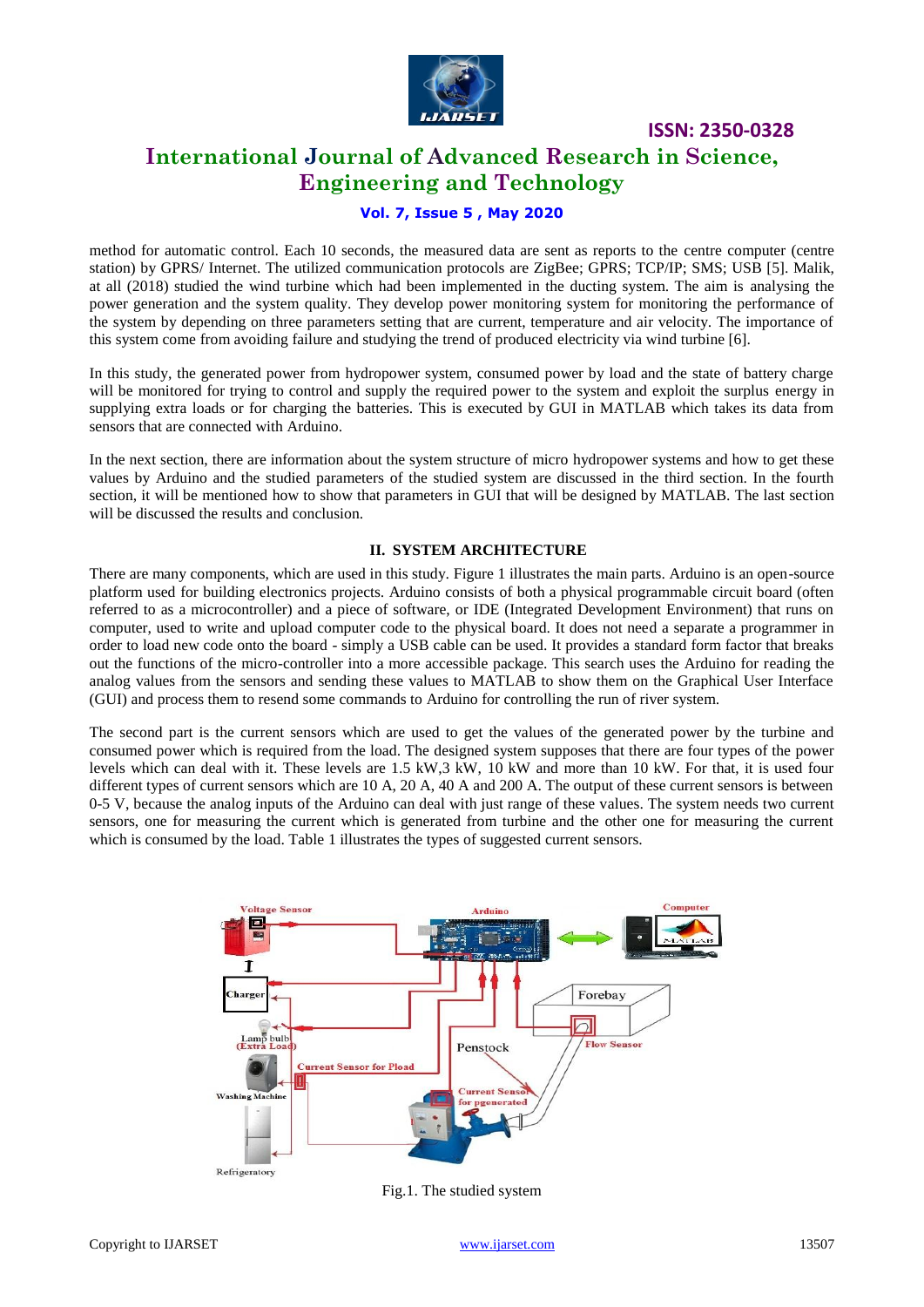

## **International Journal of Advanced Research in Science, Engineering and Technology**

## **Vol. 7, Issue 5 , May 2020**

| Table 1. Types of suggested current sensors. |  |  |
|----------------------------------------------|--|--|
|----------------------------------------------|--|--|

| Name of Sensor       | Range (A) | Sensitivity $(mV/A)$ | <b>Output Voltage</b> |
|----------------------|-----------|----------------------|-----------------------|
| ACS723LLCTR-10AU-T   |           | 400                  | $0 - 5$ V             |
| ACS723LLCTR-20AU-T   |           | 200                  | $0-5$ V               |
| ACS723LLCTR-40AU-T   | 40        | 00                   | $0-5$ V               |
| ACS758ECB-200U-PSF-T | 200       |                      | $0-5$ V               |

The other type of sensor is the flow measurement sensor which converts the flow of water through penstock to analog values which can be read by the Arduino. According to these values the Arduino can calculate the generated power by using the equation of power max of the hydro system, then it compares this value with the value which can be got it by the current sensor of generated power.

In addition to the voltage of battery can be read by Arduino by using voltage divider to convert the high voltage of battery from 13 V to appropriate voltage which can be read by Arduino. Figure 2 illustrates the sensors which were suggested with this system.



Fig.2. The suggested sensors of the studied system

### **III. THE STUDIED AND MONITORED PARAMETERS**

There are many parameters that will be studied for monitoring the studied system to control it and providing the required power to the load and exploiting the extra power in the best way.

### **A. Generated Power of Run of River System**

Run of River systems generate the power which can be calculated by two ways. One of these ways depend on the potential energy that is existed in the stored water, by the other words, the conserved power in the head of water. The second way exploits the kinetic energy which is produced by flowing water.

#### •**Potential energy method:**

Potential energy per unit volume is:

## $PE = \rho g h$

where  $\rho$  is the density of the water (10<sup>3</sup> kg/m<sup>3</sup>), h is a head of the water (m) and g is the gravitational constant  $(9.81 \text{m/s}^2)$ .

The power max of the hydro system (in kW) is given by:

## $(2)$

where Q is the volume of water flowing per second (the flow rate in  $m^3/s$ ) and  $\eta$  is the efficiency of the turbine. When the flow of water is  $1 \text{ m}^3$ /s from a head of  $1 \text{ m}$ , the produced power is 9.81 kW, if the efficiency of an energy conversion is considered 100% or the generated power is just over 9 kW when a turbine efficiency is between 90% and 95%. This formula generally applies to static hydro, by using stored water. If this equation is intended to use with

(1)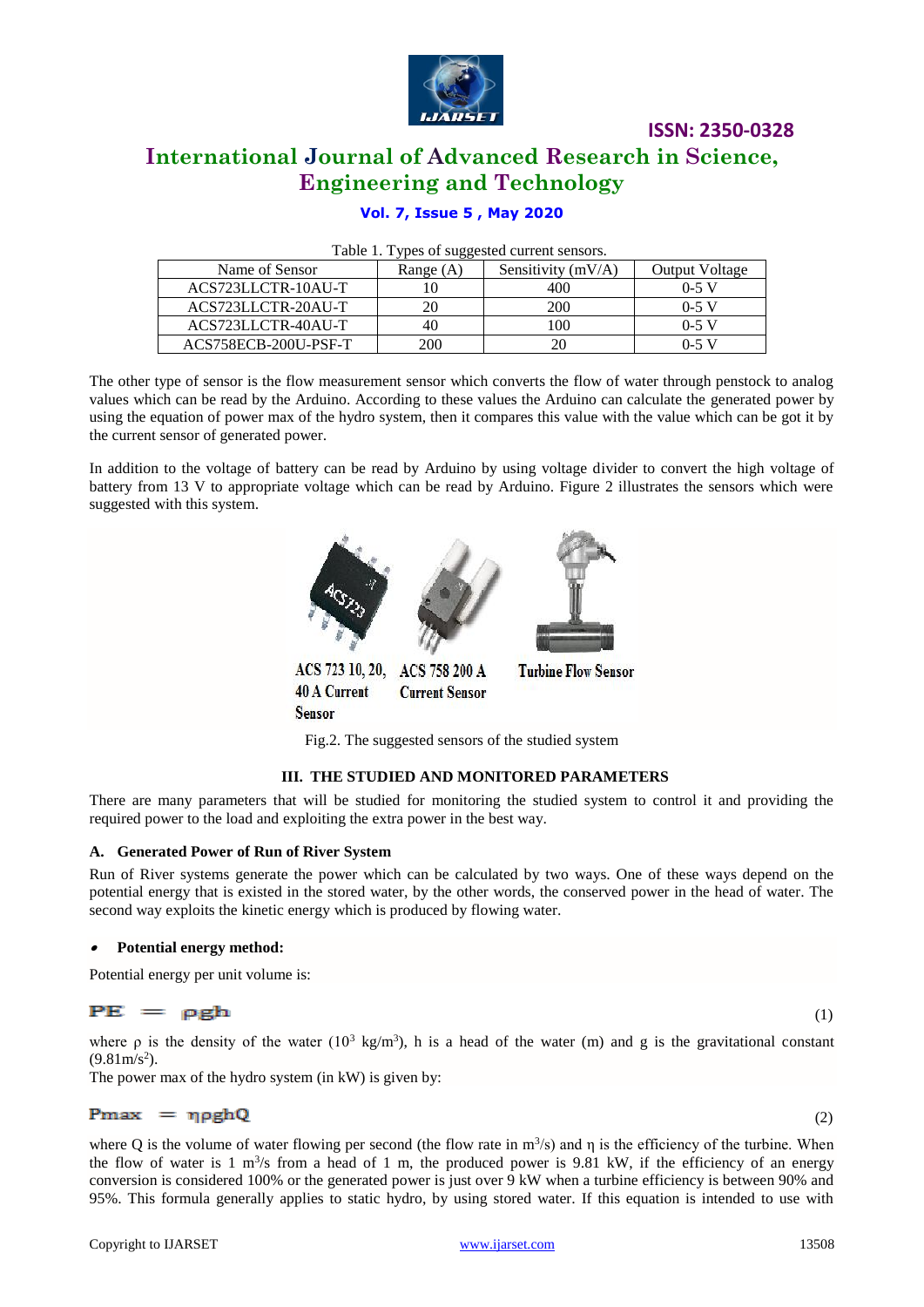

## **International Journal of Advanced Research in Science, Engineering and Technology**

## **Vol. 7, Issue 5 , May 2020**

dynamic or kinetic systems, some alertness is needed to be found for the calculation of the values because they influence the generated power.

#### •**Kinetic energy method:**

The turbine transforms the flowing water kinetic energy into the rotational energy of the turbine which is connected with the generator. For that, the produced energy depends on the quantity of water that crosses through the turbine and the square of water flow velocity.

The maximum generated power from a turbine, which is utilized in a kinetic ROR projects, is proportional to the kinetic energy of the water flowing through the turbine. The maximum output power, when the efficiency η of the turbine is taken in consideration, is given by:

$$
Pmax = \frac{1}{2} \eta \rho Q v^2
$$

 $\sim$  (3)

Where v is the velocity of the water flow,  $\rho$  is the density of water  $(10^3 \text{ kg/m}^3)$  and Q is the volume of water flowing through the turbine per second which is given by  $Q = vA$ , where A is the swept area of the turbine blades. Thus, that can give the next equation:

$$
\text{Pmax} = \frac{1}{2} \eta \rho A v^3 \tag{4}
$$

The 4th relationship is appeared that the power output is proportional to the cube of the velocity of the water. If it is returned to Eq. (2) and utilize the Bernoulli equation:

$$
v = \sqrt{2gh} \text{ or } v^2 = 2gh \tag{5}
$$

We can get the following equation:

$$
h = \frac{v^2}{2g} \tag{6}
$$

Substituting for h in Eq. (4) produces:

$$
Pmax = \frac{1}{2} \eta \rho v^2 Q \tag{7}
$$

Consequently,  $Q = vA$  so Pmax =  $\frac{1}{2} \eta \rho A v^2$ , which is the same result as in Eq.(4) The result is that if the head or pressure drop is known but the velocity is not known, the Eq.(2) can be utilized and if the velocity is known with the neglected head and Eq.(4) can be used. Thus, the generated power will be 0.5 kW or slightly less taking in the consideration the inefficacies in the system by one cubic meter of water flowing at one metre per second through a turbine which its efficiency is 100% [7]. Here, it is depended on the potential energy method for calculating the generated power (p). Not only that but also it is used current sensors, which will be studied in the next sections. In addition, the seeking to find the generated power (Pgenerated) which is generated by hydro turbines at the output of these turbines and the power (Pload) which is required by the load.

### **B. The State of Charge of Battery**

Lead acid batteries consist of cells. Each cell gives approximately 2 V, so the six individual cells can construct a 12 V battery. A fully charged 2 V cell has approximately a voltage of 2.15 V, but a fully discharged 2 V cell has a voltage of 1.9 V. The difference is only 0.25 V on each cell from fully charged to fully discharge. For that, a 12 V battery will give a measurement about 12.9 V if it's fully charged and about approximately 11.4 volts if it is fully discharged. That means that the full range of charge on a 12 V battery is a total of 1.5 V. The calculation of how much charge the battery has left, it can be calculated a percentage of charge remaining that is directly proportional to the battery voltage. For example, if the battery voltage is 12.15 V, and 11.4 V representing no charge or 0% charge available, the subtraction 11.4 V from the read voltage, 12.15 – 11.4 = 0.75 V, there are only 1.5 V above 11.4 V that represents the full range of charge. It can be divided the difference that it is just calculated by 1.5 V to get the percentage of charge remaining, 0.75  $V / 1.5$  V = 0.5 or when expressed as a percentage, multiply by 100 and get 50%. The formula which is applicable to 12 V Batteries: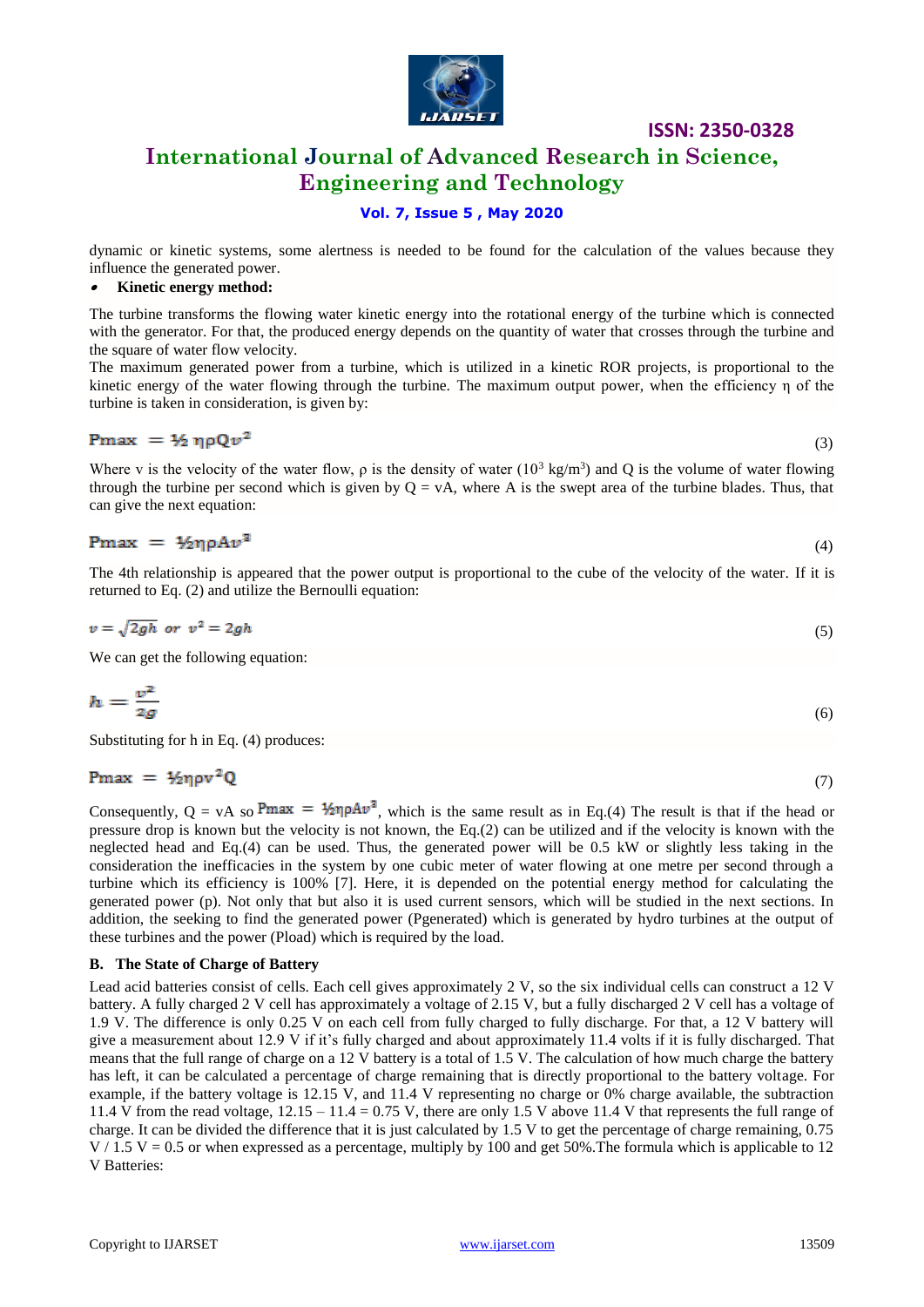

## **International Journal of Advanced Research in Science, Engineering and Technology**

### **Vol. 7, Issue 5 , May 2020**

### $SOC = ((Measured Battery Voltage-11.4 V)/1.5 V) \times 100\%$  (8)

Eq. (8) represent battery State of Charge (SOC) calculation which was used in the current work [8]. There are other parameters, which are studied and monitored by the sensors to control the Run of River systems and achieve the required process in the best way. These parameters were discussed in the previous section when the sensors are studied, whereas the sensors read the values of these parameters.

### **IV. APPLICATION AND RESULTS**

There are many ways to achieve the software part and writing the program. Some of searcher prefer to write the program in two parts one on the MATLAB and the other one by the Arduino environment programmer. Here, it is depended to write the program completely in MATLAB and the function of Arduino is just to use its inputs for reading the values from sensors and outputs for implementation the commands which will come from MATLAB.

The MATLAB is used to design Graphical User Interface (GUI) of the run of river system which is used to monitor the generated and consumed power, flow of water with the generated power and the state of charge of battery. Figure 3 illustrates the designed GUI for the run of river system. Firstly, the connection between MATLAB and Arduino can be established after selecting the number of port and push the "connect" button after that it can be pushed the "start" button. If the number of ports is wrong, the warning message will appear. Secondly, the part one consists of three popupmenu for selecting the type of hydro turbines according to generated power and the sensors that are required with it. In the parameters part, where H is the head of the river that is measured where the turbine will be put, Q is flow of the river which is measured by the sensor flow, e efficiency of the turbine that will be gotten from the turbine guide , P is the max power which is calculated according to H, Q and e, Pgenerated is the generated power which is generated by the turbines and it is gotten by the current sensor, Pload is the consumed power by the load it is gotten by the current sensor, Pextra gives the extra generated power according to equation that is (Pgenerated-Pconsumed), Battery is the voltage of the battery and SOC is state of charge which is gotten by the potentiometer. The "disconnect" push button is for disconnecting the connection between MATLAB and Arduino. The "clear" push button is for erasing figures and resetting the GUI and "exit" push button is for closing the GUI. In the control panel part, there are three radio buttons for pausing, continuing and stopping the system. In addition, there is a camera part for monitoring the system. Finally, there are three graphical results, first one is at the top left side of the screen for drawing the relationship between the generated and consumed power. That can help for monitoring the power in the studied system. The second one is at the up-right side of the screen for drawing the relationship between flow of river and the generated power. That can help to define the amount of the power during the seasons according to the flow of river. The last one gives the information about the voltage of the battery.

After getting the values from the sensors, the control process is achieved by comparison the eventual values of generated power (Pgenerated), consumed power (Pload), and the state of charge (SOC) in three main states. In this study, the used prototype depends on the potentiometers that give the same voltage of used sensors outputs. Figure 4 illustrates the flow chart of the control process. After running the Arduino and starting the program on MATLAB and establishing the connection between them, the Arduino check the values which are coming from sensors to compare them and give the suitable command. Firstly, if the generated power is enough just for feeding the load, generated power equal to load power, all the generated power will be given to the load. But if the generated power is not equal to the load power, there are two probabilities. The first one is, if the generated power is more than the need of the load power, the voltage of battery is checked. If the charge of battery is more than or equal 90%, the extra power is used to feed the extra load. The second one is, if the generated power less than the needed power of the load. Here, if the charge of battery is between 60% and 100%, the generated power is used to charge the battery and at same time the load is fed from the battery. One the other hand, if the charge of battery is less than 60%, the generated power is used to charge the battery and run the generator to feed the load. The checking operation continues in a cycle during the real time. Table 2 illustrates the studied states.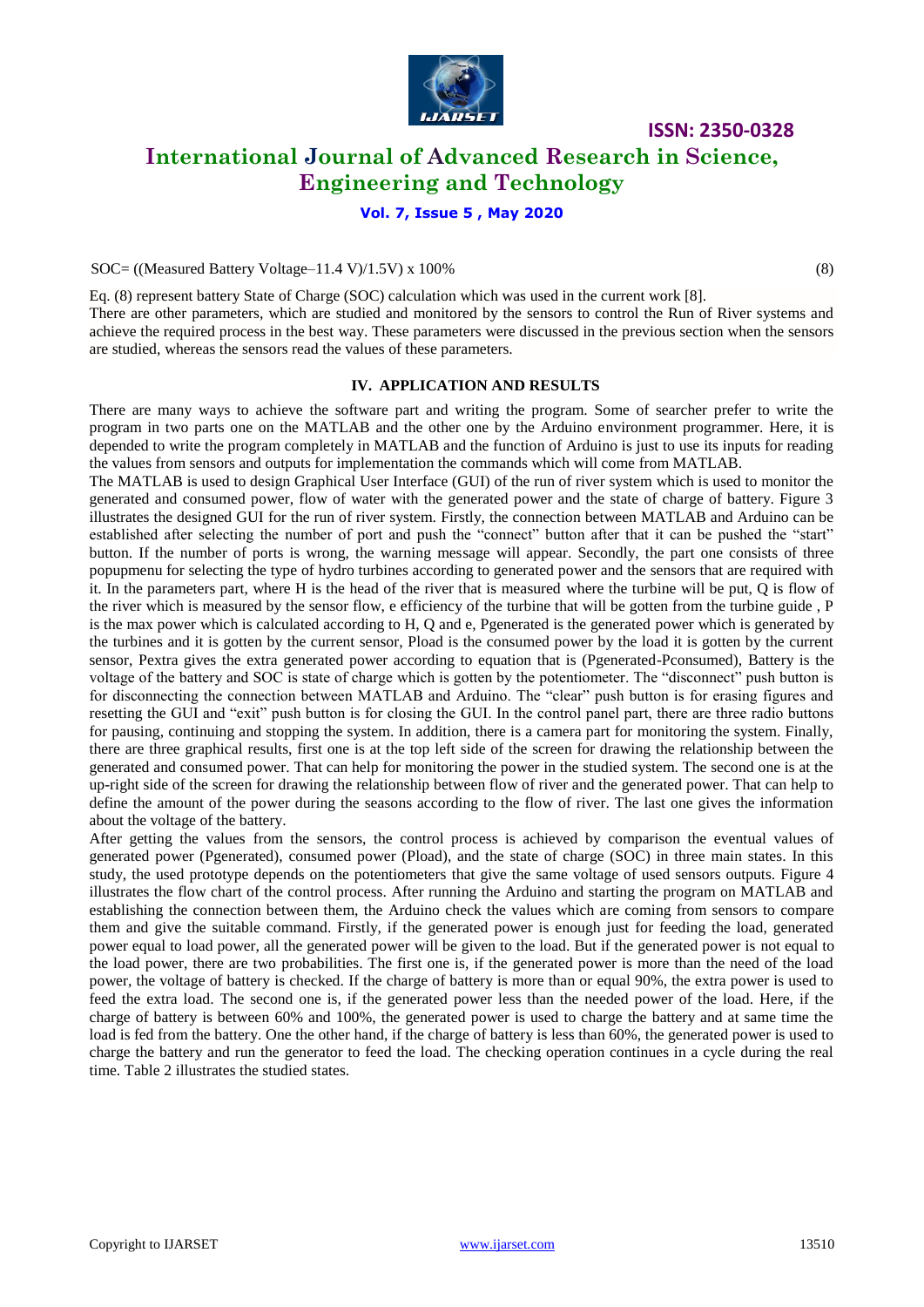

## **International Journal of Advanced Research in Science, Engineering and Technology**



## **Vol. 7, Issue 5 , May 2020**

Fig.3. The designed GUI



Fig.4. The flow chart of the control process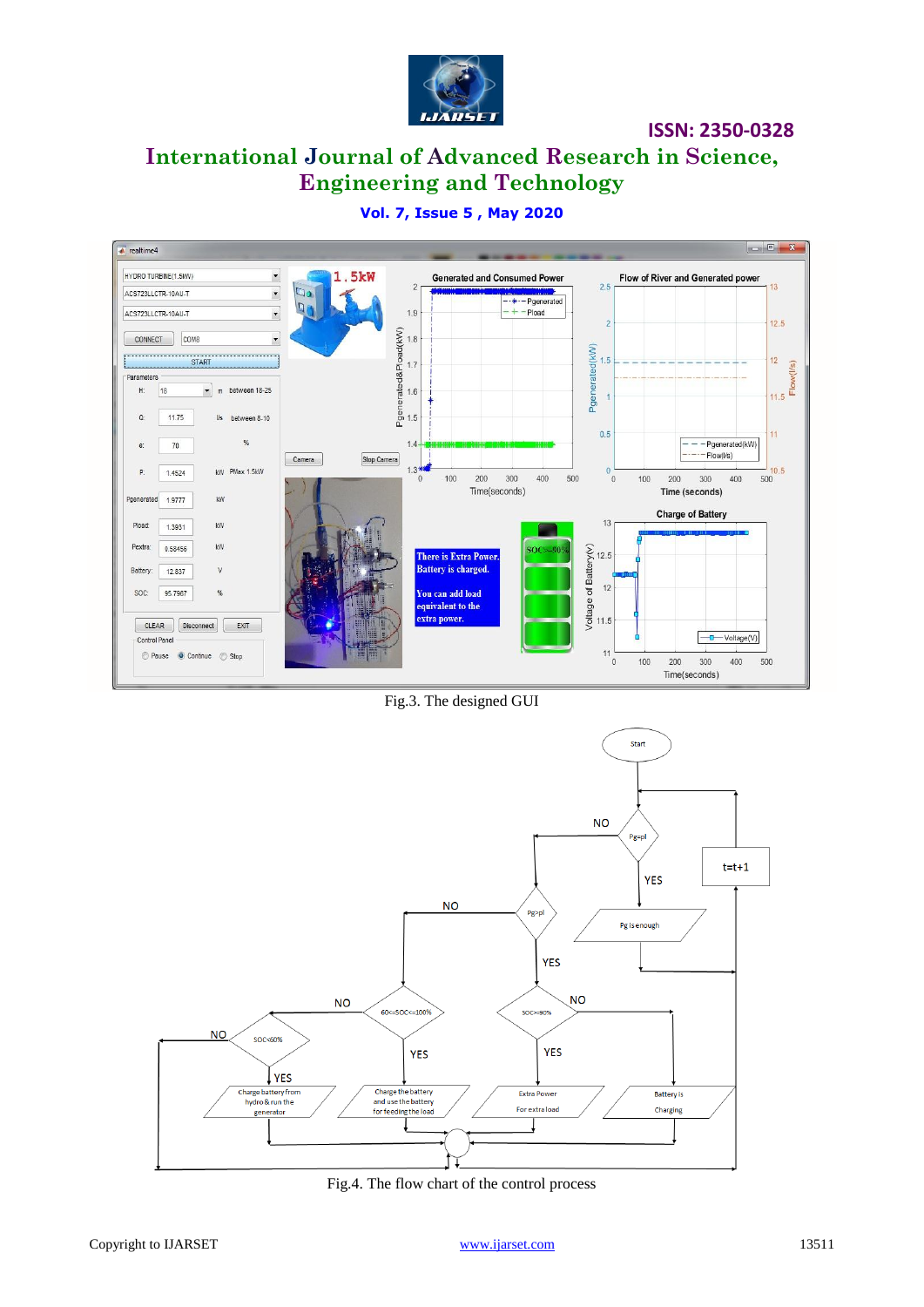

## **International Journal of Advanced Research in Science, Engineering and Technology**

## **Vol. 7, Issue 5 , May 2020**

| The state                                                                                                                                                           | SOC <sub>8</sub>       | The action                                                                                           |  |
|---------------------------------------------------------------------------------------------------------------------------------------------------------------------|------------------------|------------------------------------------------------------------------------------------------------|--|
| Pgenerate=Pload                                                                                                                                                     | <b>Not Matter</b>      | The generated power is enough for load without<br>extra power.                                       |  |
| Pgenerated>Pload                                                                                                                                                    | $SOC \ge 90$           | There is extra power, it can be given to load that<br>is equivalent to the extra power.              |  |
| Pgenerated>Pload                                                                                                                                                    | SOC<90                 | There is extra power for charging the battery.                                                       |  |
| Pgenerated <pload< td=""><td><math>60 \leq SOC \leq 100</math></td><td>Charge the battery and feed load from battery.</td></pload<>                                 | $60 \leq SOC \leq 100$ | Charge the battery and feed load from battery.                                                       |  |
| Pgenerated <pload< td=""><td>SOC&lt;60</td><td>Critical state, charge the battery from<br/>hydropower and run the generator for feeding<br/>the load.</td></pload<> | SOC<60                 | Critical state, charge the battery from<br>hydropower and run the generator for feeding<br>the load. |  |

Table 2. The studied states.

The hardware part of our system was tested by using Arduino and collection of potentiometers which can give variable values like the mentioned sensors in the hardware part like it is presented in Figure 5.



Fig.5. Arduino and potentiometers of the tested system.

### **V. CONCLUSION**

In this study, it was discussed three states of the generated and consumed power with the existence of batteries where the state of charge (SOC) of these batteries was taken in the consideration. All the mentioned processes were processed by collection of hardware and software components. The hardware components were presented by the Arduino which was reading the analog values from sensors and sending them to software components which was presented by MATLAB. In MATLAB, the Graphical User Interface (GUI) was designed for monitoring the different values which are received from Arduino and were processed in MATLAB to take a new decision that resend to Arduino as a command for achieving specifics functions. According to primary results, the studied system proved its effectiveness in processing the different states to feed the load with the required power and exploit the generated power in the best way. This study can be expanded to include more complicated system with a greater number of sensors with advanced GUI that give the possibility to control the system by the internet and design an Android application for more easily usage.

### **REFERENCES**

- [1] G. Bayrak and M. Cebeci, "Monitoring a grid connected PV power generation system with labview," *Proc. 2013 Int. Conf. Renew. Energy Res. Appl. ICRERA 2013*, no. October, pp. 562–567, 2013.
- [2] Y. P. Li, J. Y. Chang, and X. Li, "Small hydropower station monitoring system structure analysis," *Proc. - Int. Conf. Electr. Control Eng. ICECE 2010*, pp. 1965–1967, 2010.
- [3] Z. Liu, S. Zou, and L. Zhou, "Condition monitoring system for hydro turbines based on LabVIEW," *Asia-Pacific Power Energy Eng. Conf. APPEEC*, pp. 0–3, 2012.
- [4] V. Yildiz, "Numerical simulation model of run of river hydropower plants: Concepts, Numerical modeling, Turbine system and selection, and design optimization," p. 84, 2015.
- [5] C. Technologies, "Remote Control and Monitoring of a Small Hydro-Power Plant Rumyana Krasteva , Dichko Bachvarov , Ani Boneva I . Introduction," pp. 87–95, 2011.